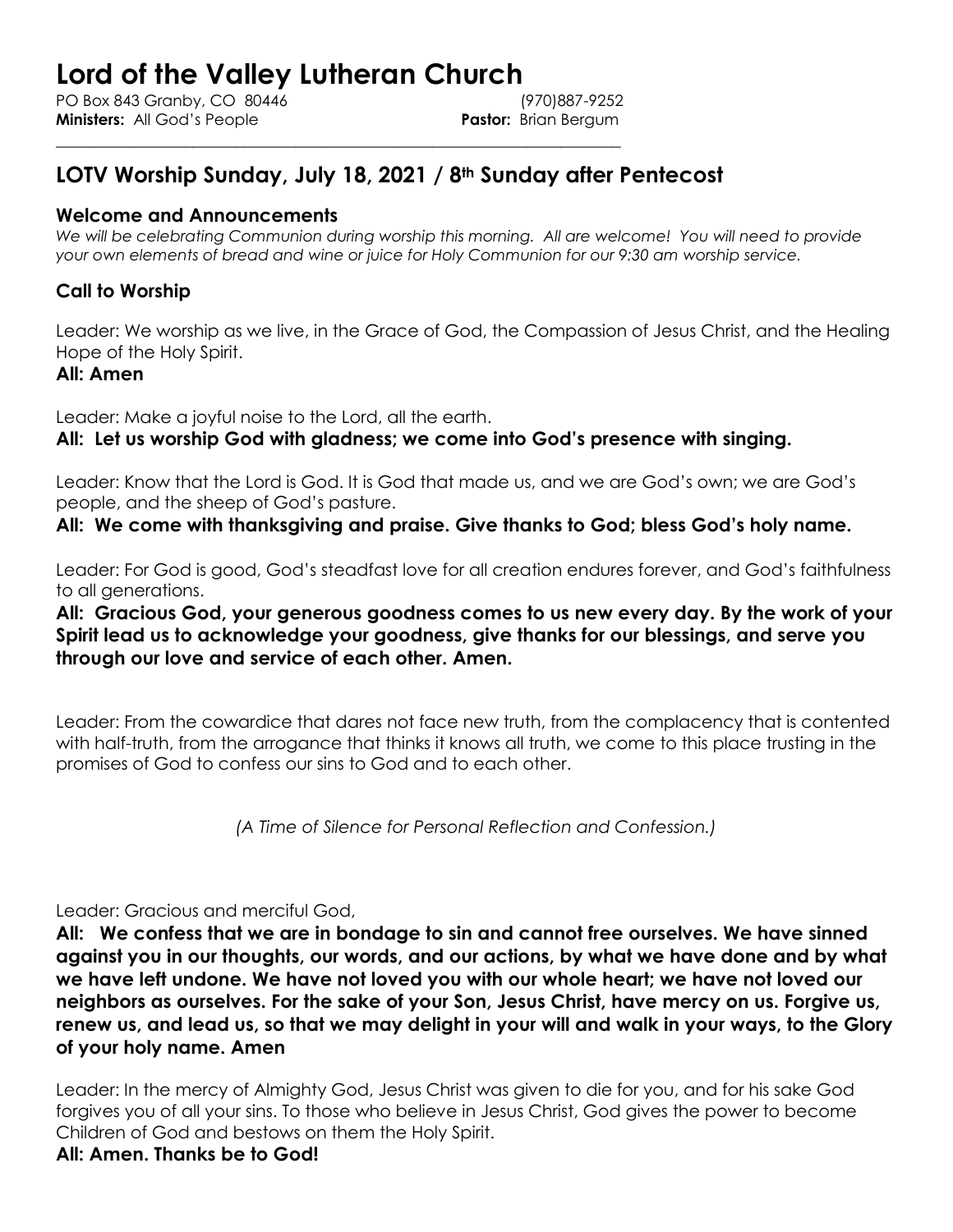Leader: The grace of our Lord Jesus Christ, the love of God, and the communion of the Holy Spirit be with you all.

**All: And also with you.**

## **KYRIE**

Leader: (sung) In peace, in peace,



Leader: For the reign of God, and for peace throughout the world, for the unity of all let us pray to the … **(Refrain)**

Leader: For your people here, who have come to give you praise, for the strength to live your Word, let us pray to the . . . **(Refrain)**

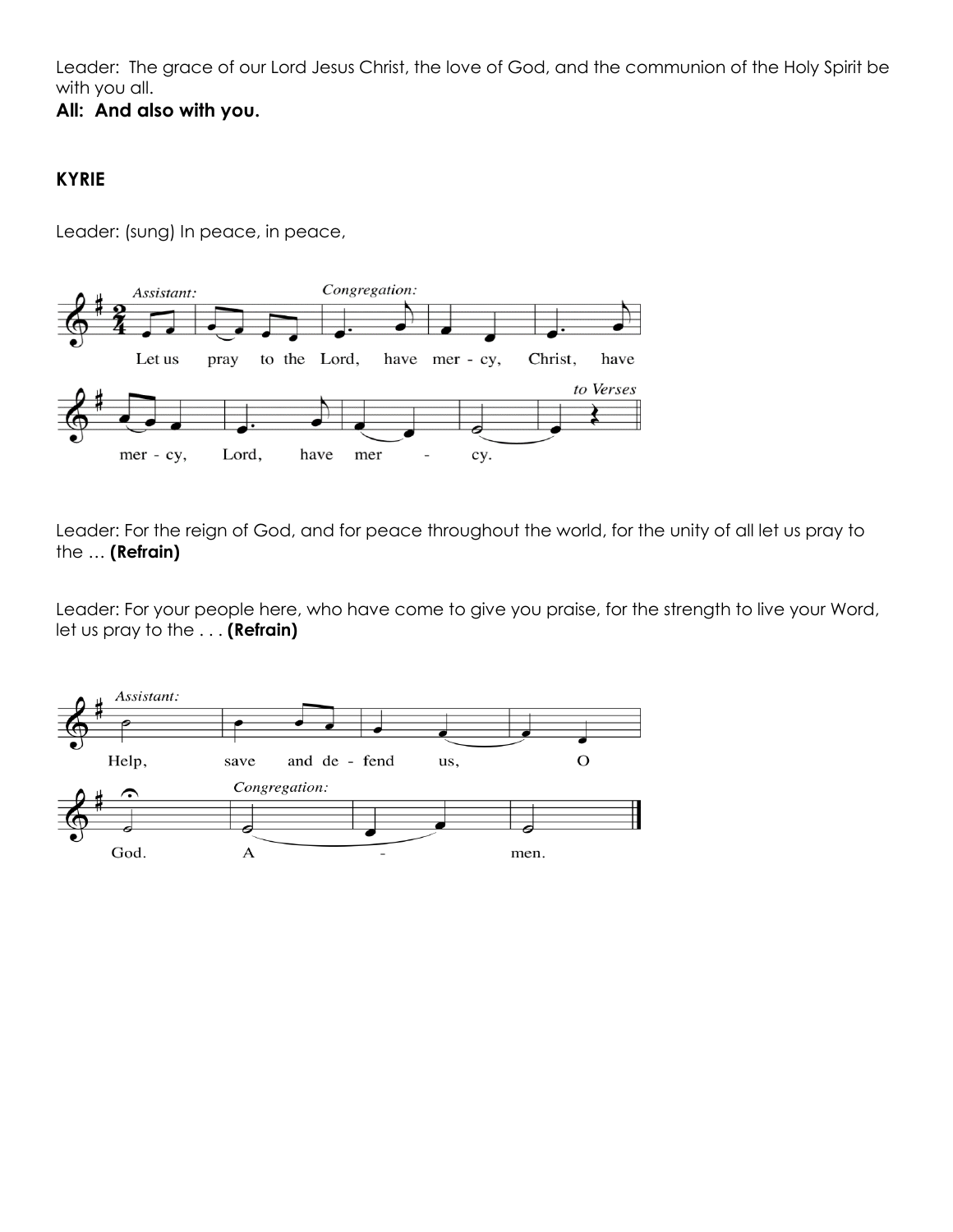

## **Prayer of the Day**

Leader: The Lord is with you. **All: And also with you.**

#### Leader: O God,

**All: powerful and compassionate, you shepherd your people, faithfully feeding and protecting us. Heal each of us, and make us a whole people, that we may embody the justice and peace of your Son, Jesus Christ, our Savior and Lord. Amen.**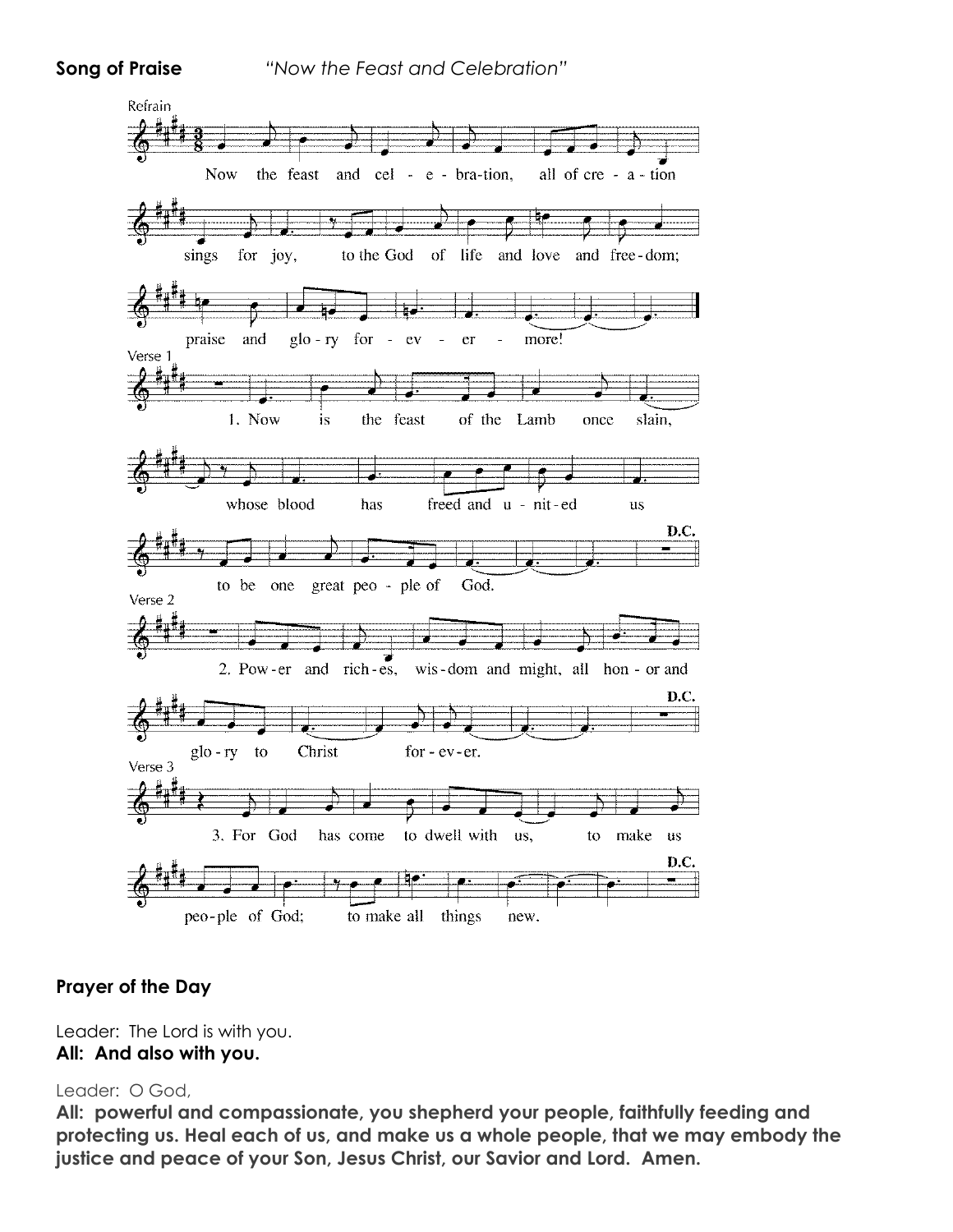## **Scripture Readings**

After each reading – Reader: The Word of God for the People of God. **ALL: Thanks be to God.**

#### **Jeremiah 23: 1-6**

Woe to the shepherds who destroy and scatter the sheep of my pasture! says the LORD. Therefore, thus says the LORD, the God of Israel, concerning the shepherds who shepherd my people: It is you who have scattered my flock, and have driven them away, and you have not attended to them. So I will attend to you for your evil doings, says the LORD. Then I myself will gather the remnant of my flock out of all the lands where I have driven them, and I will bring them back to their fold, and they shall be fruitful and multiply. I will raise up shepherds over them who will shepherd them, and they shall not fear any longer, or be dismayed, nor shall any be missing, says the LORD.

The days are surely coming, says the LORD, when I will raise up for David a righteous Branch, and he shall reign as king and deal wisely, and shall execute justice and righteousness in the land. In his days Judah will be saved and Israel will live in safety. And this is the name by which he will be called: 'The LORD is our righteousness.'

#### **Ephesians 2: 11-22**

So then, remember that at one time you Gentiles by birth, called 'the uncircumcision' by those who are called 'the circumcision'—a physical circumcision made in the flesh by human hands— remember that you were at that time without Christ, being aliens from the commonwealth of Israel, and strangers to the covenants of promise, having no hope and without God in the world. But now in Christ Jesus you who once were far off have been brought near by the blood of Christ. For he is our peace; in his flesh he has made both groups into one and has broken down the dividing wall, that is, the hostility between us. He has abolished the law with its commandments and ordinances, so that he might create in himself one new humanity in place of the two, thus making peace, and might reconcile both groups to God in one body through the cross, thus putting to death that hostility through it. So he came and proclaimed peace to you who were far off and peace to those who were near; for through him both of us have access in one Spirit to the Father. So then you are no longer strangers and aliens, but you are citizens with the saints and also members of the household of God, built upon the foundation of the apostles and prophets, with Christ Jesus himself as the cornerstone. In him the whole structure is joined together and grows into a holy temple in the Lord; in whom you also are built together spiritually into a dwelling-place for God.

## **Gospel Reading**

After reading – Pastor: The Gospel of the Lord. **Congregation: Thanks be to God.**

#### **Mark 6: 30 -34, 53-56**

The apostles gathered around Jesus, and told him all that they had done and taught. He said to them, 'Come away to a deserted place all by yourselves and rest a while.' For many were coming and going, and they had no leisure even to eat. And they went away in the boat to a deserted place by themselves. Now many saw them going and recognized them, and they hurried there on foot from all the towns and arrived ahead of them. As he went ashore, he saw a great crowd; and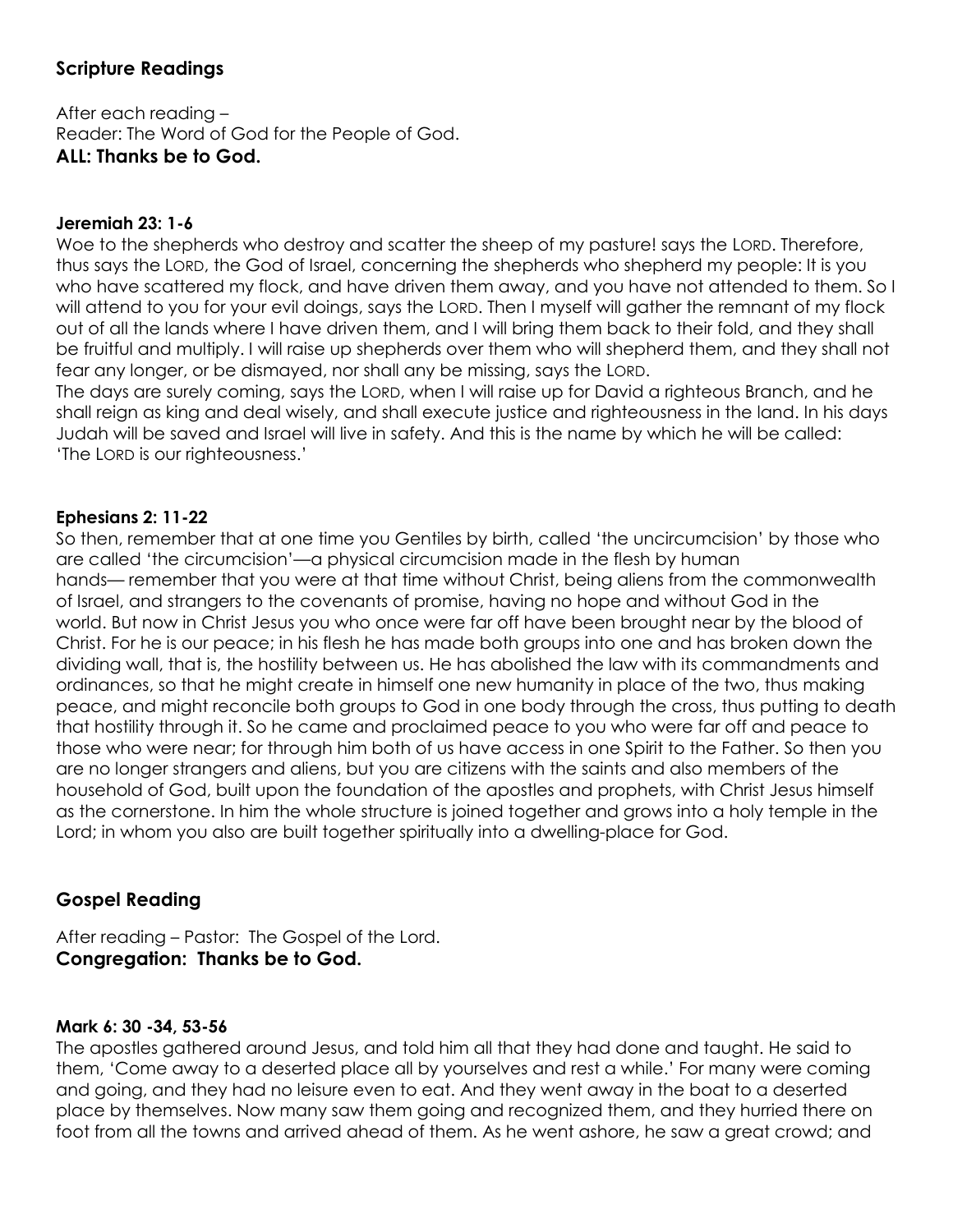he had compassion for them, because they were like sheep without a shepherd; and he began to teach them many things.

When they had crossed over, they came to land at Gennesaret and moored the boat. When they got out of the boat, people at once recognized him, and rushed about that whole region and began to bring the sick on mats to wherever they heard he was. And wherever he went, into villages or cities or farms, they laid the sick in the market-places, and begged him that they might touch even the fringe of his cloak; and all who touched it were healed.

#### **Sermon**

**Song "***The Lord Is My Shepherd"*

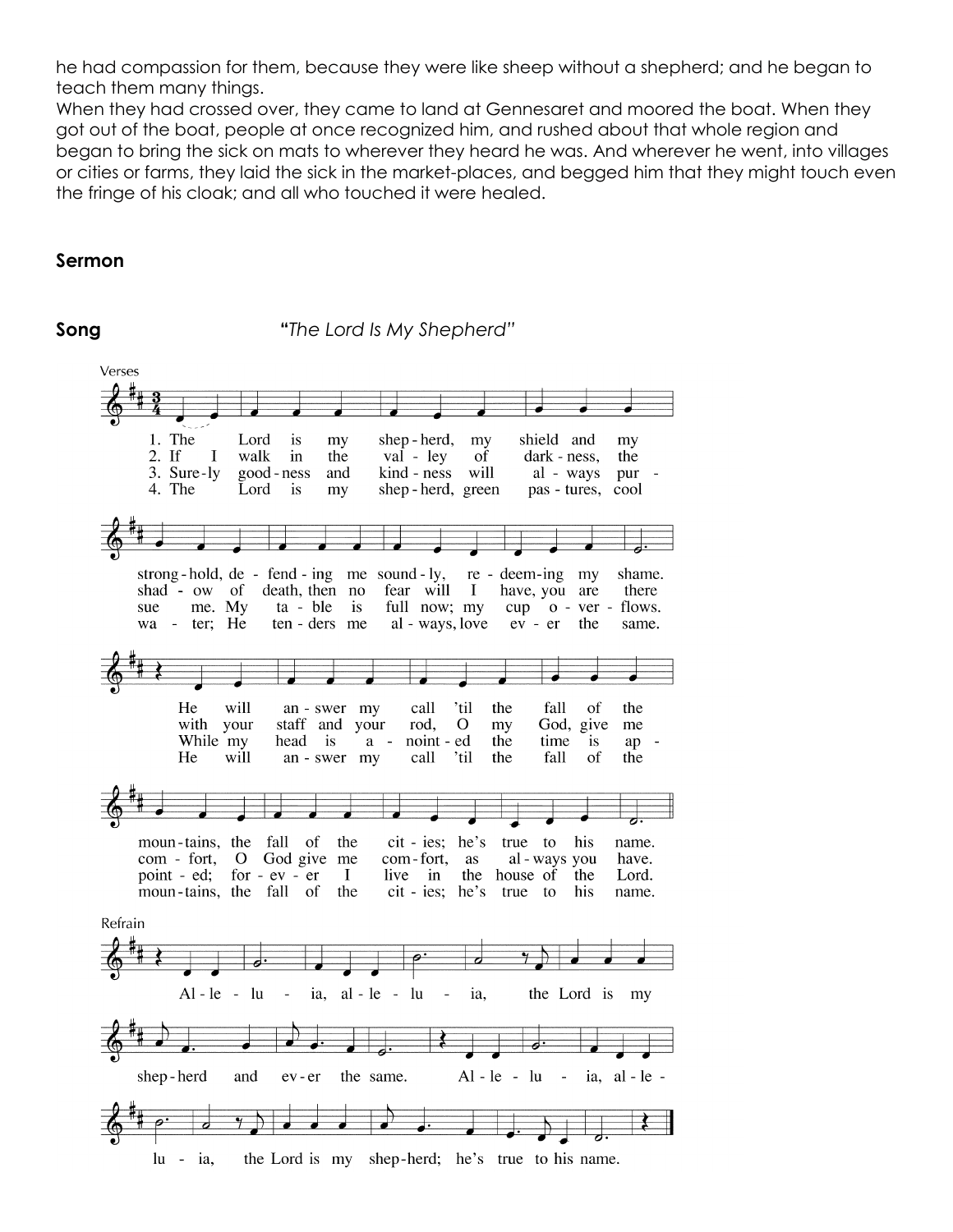### **Affirmation of Faith**

**We believe in God, the Creator, who moved upon the face of the deep at the beginning of creation, who created all that is, all that will be, who spoke through the prophets of old. We believe in Jesus Christ, into whom God's Spirit was poured in fullness and power, that the whole creation might be restored, healed and unified; and who promised that the Spirit would come and fill the faithful with power to witness to the mighty love of God. We believe in the Holy Spirit, who breathes within us the breath of God. We wait on the Spirit today with longing hearts, seeking to be empowered to witness to God's love in Christ, with fresh and courageous actions of love and hope. Amen.** 

**Prayers of the People**

### **The Great Thanksgiving**

Leader: The Lord be with you **All: And also with you.**

Leader: Lift up your hearts. **All: We lift them to God.**

Leader: Let us give thanks to God Most High. **All: It is right to give God our thanks and praise.**

Leader: You are indeed Holy, Gracious and Merciful God … This we pray through Jesus Christ our Savior and our Friend.

Leader: Lord remember us in your kingdom and teach us to pray:

**All: Our Father, who art in heaven, hallowed be thy name. Thy Kingdom come, thy will be done, on earth as it is in heaven. Give us this day our daily bread; and forgive us our trespasses as we forgive those who trespass against us. And lead us not into temptation but deliver us from evil; for thine is the kingdom, and the power and the glory, forever and ever. Amen**

**Holy Communion is Received**

#### **Post Communion Blessing**

Leader: The body and blood of our Lord Jesus Christ, give you grace, mercy and peace now and in all your days!

## **All: Amen**

Leader: Life-giving God, in this meal you have bound us to yourself, at this table we have received the very presence of Jesus Christ. Send us now to be what we have received, that all creation might know your love and sing your praise now and always.

#### **All: Amen**